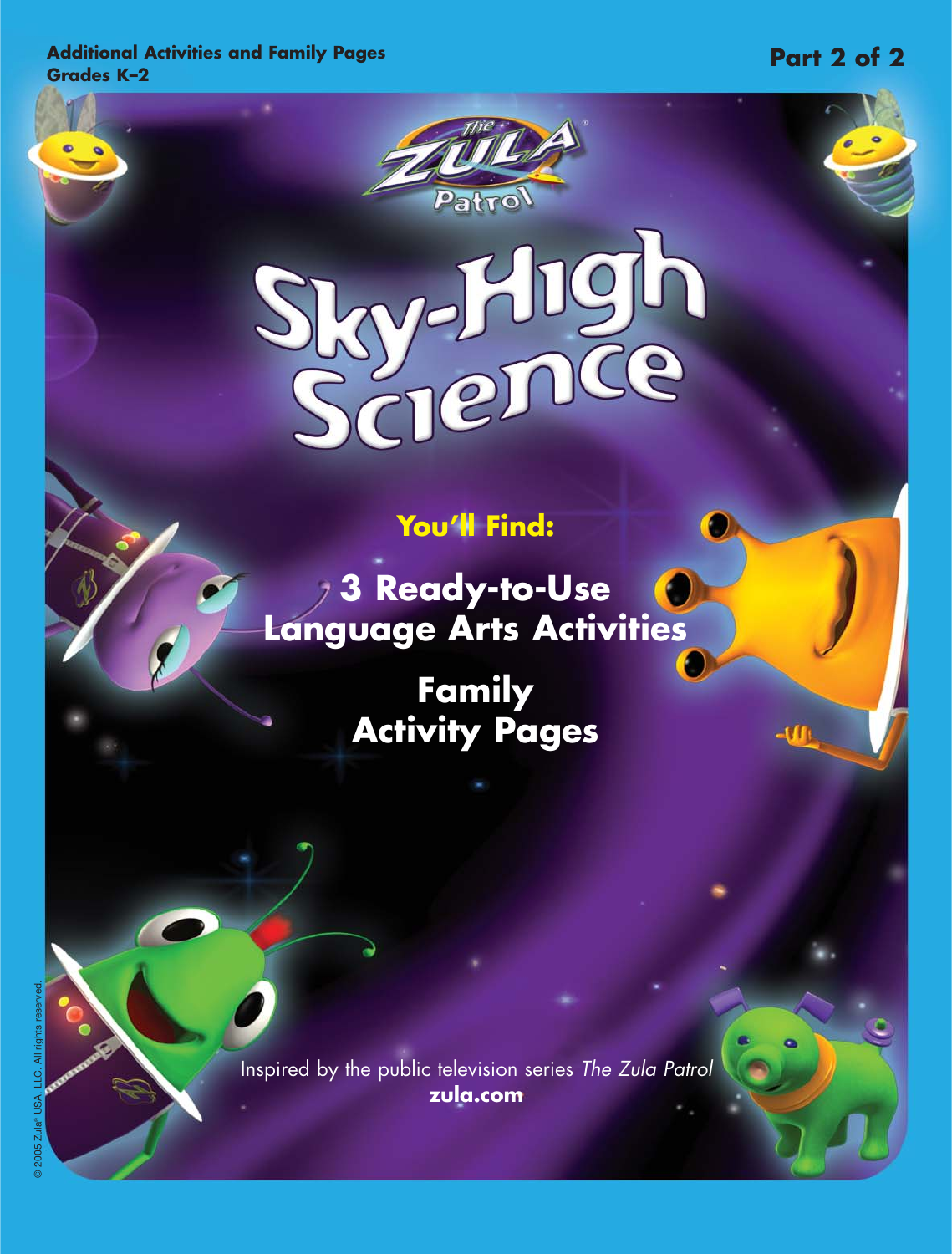**Language Arts Reproducible Arts in the United States of the United States and States and States and States and States and States and States and States and States and States and States and States and States and States an** 

# **Definitions**

Review the definitions below to build vocabulary with your students. Then distribute the fun language arts reproducible activity that corresponds with your grade level.

### **Weather Words**

**cloud:** made mostly of water and a tiny bit of dust

lightning: an electric burst caused by a buildup of static electricity in a cloud

**rain:** drops of water that fall to Earth when they become too heavy to remain in the air

**rainbow:** colorful bands of light that are made when sunlight passes through drops of water in the sky

**snow:** water drops that freeze in a cloud before they fall to the ground

**weather:** ever-changing conditions of the air around us

**wind:** air that is in motion

#### **Space Words**

**atmosphere:** a layer of air that surrounds and protects Earth from the heat of the sun and the coldness of space

**Earth:** the third planet from the sun; it is the only planet with people on it

**Earth's moon:** a large object made mostly of rock that orbits, or travels around, Earth; Earth's only natural satellite

**meteor:** a particle of matter in the solar system that we see as a streak of light as it enters Earth's atmosphere; also called a "shooting star"

**rocket ship:** a spacecraft that is powered by a rocket

**space:** the area above Earth's atmosphere that has many planets and stars in it

**stars:** large, bright balls of gas that give off heat and light

**sun:** the star that is closest to Earth and provides Earth's heat and light

**Sky-High Crossword:** *Across:* 1. cloud; 2. sun; 3. rain; *Down:* 2. snow; 4. moon; 5. Earth **The Changing Sky:** 1. clouds; 2. sun; 3. hiking; 4. stars, moon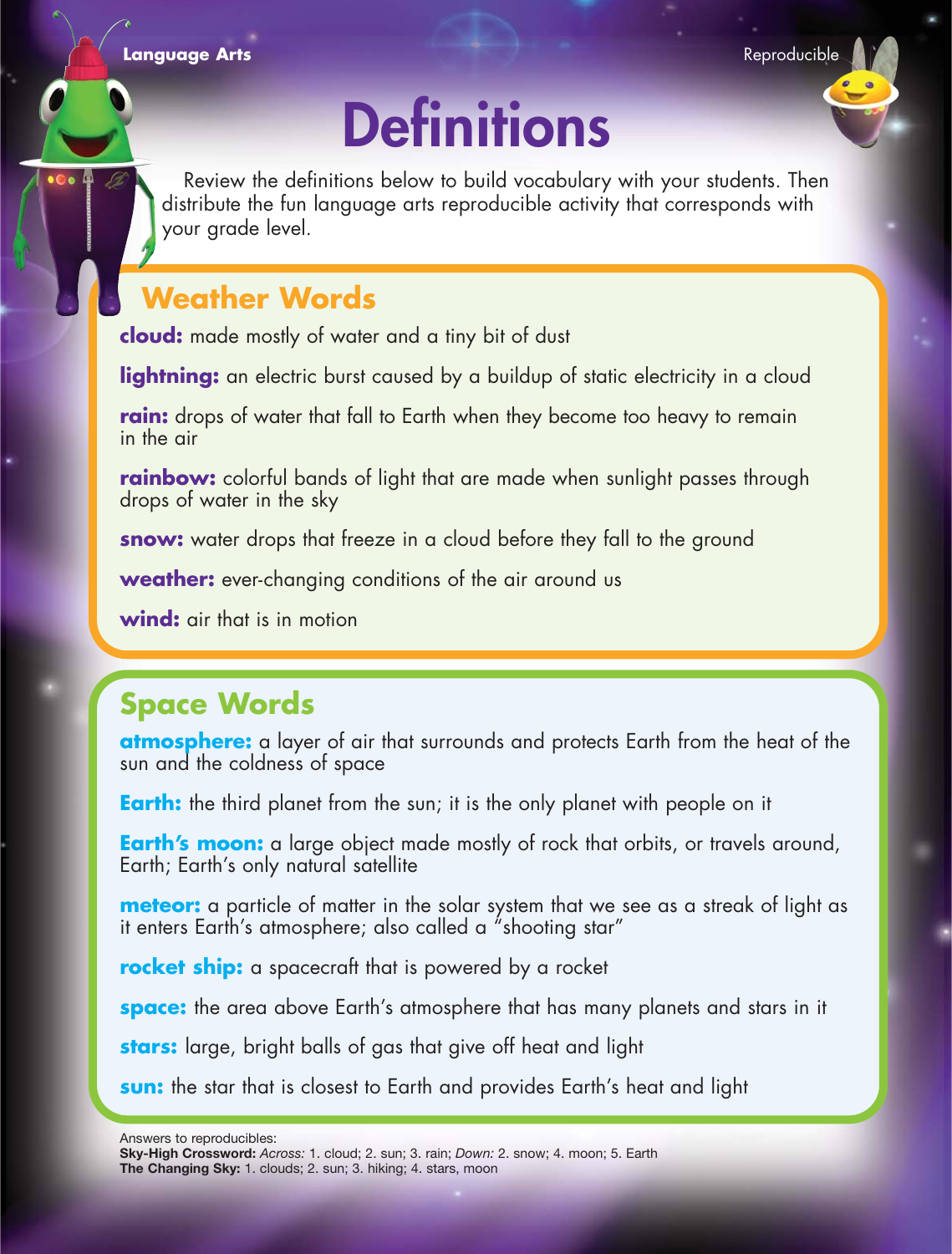www

**Grade K** Reproducible

# **Sky-High Crossword**

#### Your Name:  $\_\_$

Look at each picture clue below. Then choose words from the **Word Box** to fill in the crossword puzzle.